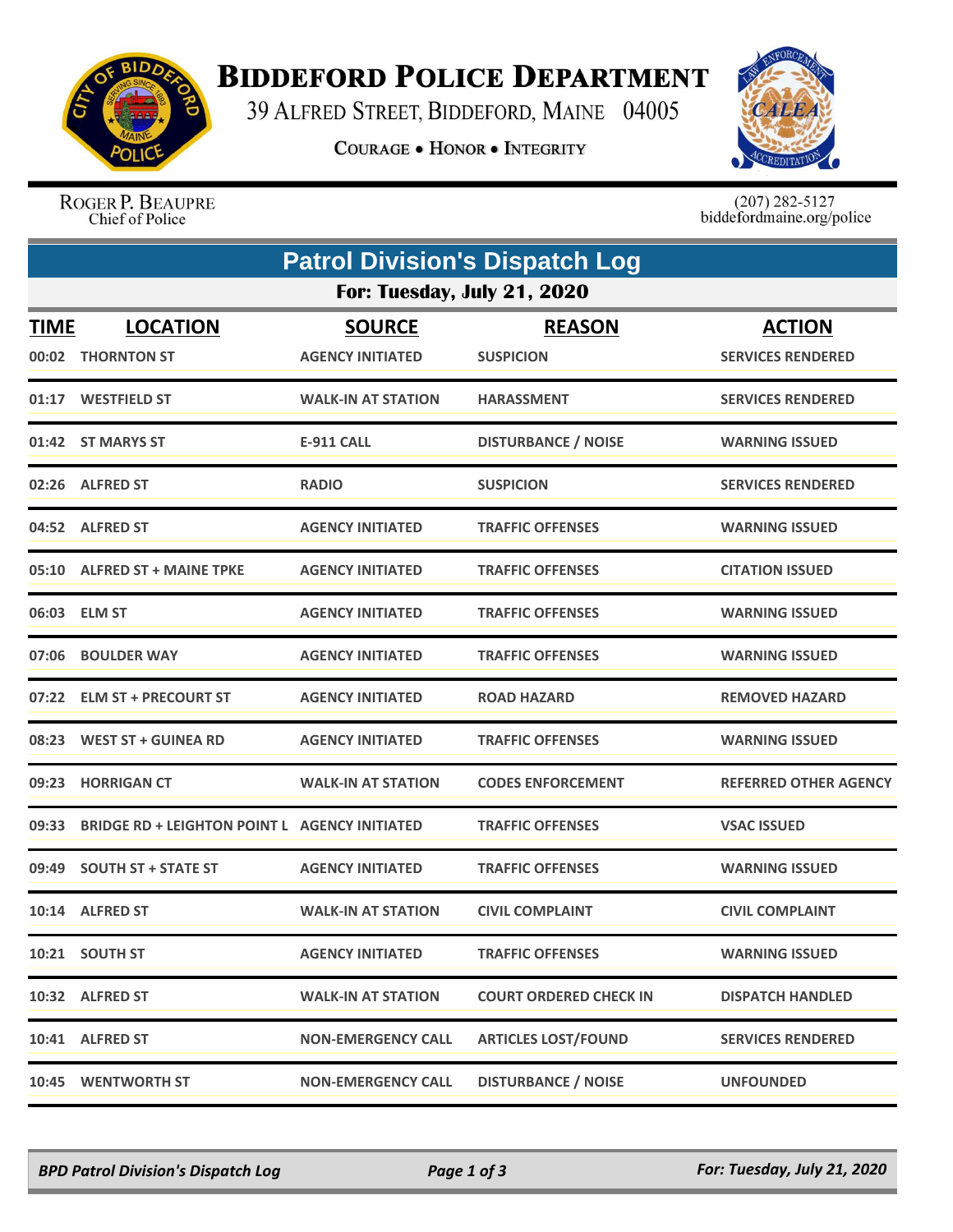| <b>TIME</b>                                                                                                 | <b>LOCATION</b>                              | <b>SOURCE</b>                                             | <b>REASON</b>                                                      | <b>ACTION</b>             |  |  |
|-------------------------------------------------------------------------------------------------------------|----------------------------------------------|-----------------------------------------------------------|--------------------------------------------------------------------|---------------------------|--|--|
|                                                                                                             | 11:01 JEFFERSON ST + WASHINGTON S E-911 CALL |                                                           | 911 MISUSE                                                         | <b>DISPATCH HANDLED</b>   |  |  |
|                                                                                                             | 11:08 GRAHAM ST + WEST ST                    | <b>AGENCY INITIATED</b>                                   | <b>TRAFFIC OFFENSES</b>                                            | <b>VSAC ISSUED</b>        |  |  |
|                                                                                                             | 11:14 SULLIVAN ST                            | <b>NON-EMERGENCY CALL</b>                                 | <b>ALL OTHER</b>                                                   | <b>CIVIL COMPLAINT</b>    |  |  |
|                                                                                                             | 11:22 ALFRED ST                              | <b>AGENCY INITIATED</b>                                   | <b>TRAFFIC OFFENSES</b>                                            | <b>VSAC ISSUED</b>        |  |  |
|                                                                                                             | 11:29 SACO FALLS WAY                         | <b>NON-EMERGENCY CALL</b>                                 | <b>ARTICLES LOST/FOUND</b>                                         | <b>SERVICES RENDERED</b>  |  |  |
|                                                                                                             | 11:57 ALFRED ST                              | <b>AGENCY INITIATED</b>                                   | <b>TRAFFIC OFFENSES</b>                                            | <b>WARNING ISSUED</b>     |  |  |
|                                                                                                             | 12:18 SACO FALLS WAY                         | <b>NON-EMERGENCY CALL</b>                                 | <b>CHECK WELFARE</b>                                               | <b>NO VIOLATION</b>       |  |  |
|                                                                                                             | 12:31 LEVI LN                                | <b>AGENCY INITIATED</b>                                   | <b>TRAFFIC OFFENSES</b>                                            | <b>WARNING ISSUED</b>     |  |  |
|                                                                                                             | 12:34 CLEAVES ST                             | <b>AGENCY INITIATED</b>                                   | <b>ANIMAL COMPLAINT</b>                                            | <b>NO VIOLATION</b>       |  |  |
|                                                                                                             | 12:36 ELM ST                                 | <b>NON-EMERGENCY CALL</b>                                 | <b>SHOPLIFTING</b>                                                 | <b>REPORT TAKEN</b>       |  |  |
|                                                                                                             |                                              |                                                           | OFFENDER: TAMMY LYNN BEAULIEU  AGE: 56  RESIDENT OF: BIDDEFORD, ME |                           |  |  |
|                                                                                                             |                                              | CHARGE: THEFT BY UNAUTHORIZED TAKING OR TRANSFER-BUILDING |                                                                    |                           |  |  |
|                                                                                                             | 12:57 WOOD ISLE                              | <b>RADIO</b>                                              | <b>WATER EMERGENCY (OCEAN)</b>                                     | <b>NO ACTION REQUIRED</b> |  |  |
|                                                                                                             | 13:00 SACO FALLS WAY                         | <b>NON-EMERGENCY CALL</b>                                 | <b>CHECK WELFARE</b>                                               | <b>NO VIOLATION</b>       |  |  |
|                                                                                                             | 13:00 SOUTH ST                               | <b>AGENCY INITIATED</b>                                   | <b>TRAFFIC OFFENSES</b>                                            | <b>WARNING ISSUED</b>     |  |  |
|                                                                                                             | 13:07 GRANITE ST                             | <b>E-911 CALL</b>                                         | 911 MISUSE                                                         | <b>WARNING ISSUED</b>     |  |  |
|                                                                                                             | 13:16 SOUTH ST + FOX HOLLOW DR               | <b>AGENCY INITIATED</b>                                   | <b>TRAFFIC OFFENSES</b>                                            | <b>WARNING ISSUED</b>     |  |  |
|                                                                                                             | 13:37 ELM ST + PINE ST                       | <b>AGENCY INITIATED</b>                                   | <b>TRAFFIC OFFENSES</b>                                            | <b>WARNING ISSUED</b>     |  |  |
|                                                                                                             | <b>14:10 FORTUNES ROCKS RD</b>               | <b>AGENCY INITIATED</b>                                   | <b>PARKING COMPLAINT</b>                                           | <b>NO VIOLATION</b>       |  |  |
|                                                                                                             | 14:10 WASHINGTON ST                          | <b>NON-EMERGENCY CALL</b>                                 | <b>CHECK WELFARE</b>                                               | <b>SERVICES RENDERED</b>  |  |  |
|                                                                                                             | <b>14:13 MAIN ST</b>                         | <b>NON-EMERGENCY CALL</b>                                 | <b>ANIMAL COMPLAINT</b>                                            | <b>SERVICES RENDERED</b>  |  |  |
|                                                                                                             | <b>14:23 NEWTOWN RD</b>                      | AGENCY INITIATED ANIMAL COMPLAINT                         |                                                                    | <b>PAPERWORK SERVED</b>   |  |  |
| OFFENDER: BRADFORD DEAN COLLINS  AGE: 61  RESIDENT OF: BIDDEFORD, ME<br>CHARGE: ALLOWING DOG TO BE AT LARGE |                                              |                                                           |                                                                    |                           |  |  |
|                                                                                                             | 14:29 MAIN ST + ADAMS ST                     | E-911 CALL                                                | <b>CHECK WELFARE</b>                                               | <b>SERVICES RENDERED</b>  |  |  |
|                                                                                                             | 14:31 ALFRED ST                              | <b>NON-EMERGENCY CALL</b>                                 | <b>RECOVERED STOLEN PROPERTY</b>                                   | <b>SERVICES RENDERED</b>  |  |  |
|                                                                                                             | 14:44 FORTUNES ROCKS RD                      | E-911 CALL                                                | 911 MISUSE                                                         | <b>DISPATCH HANDLED</b>   |  |  |

*BPD Patrol Division's Dispatch Log Page 2 of 3 For: Tuesday, July 21, 2020*